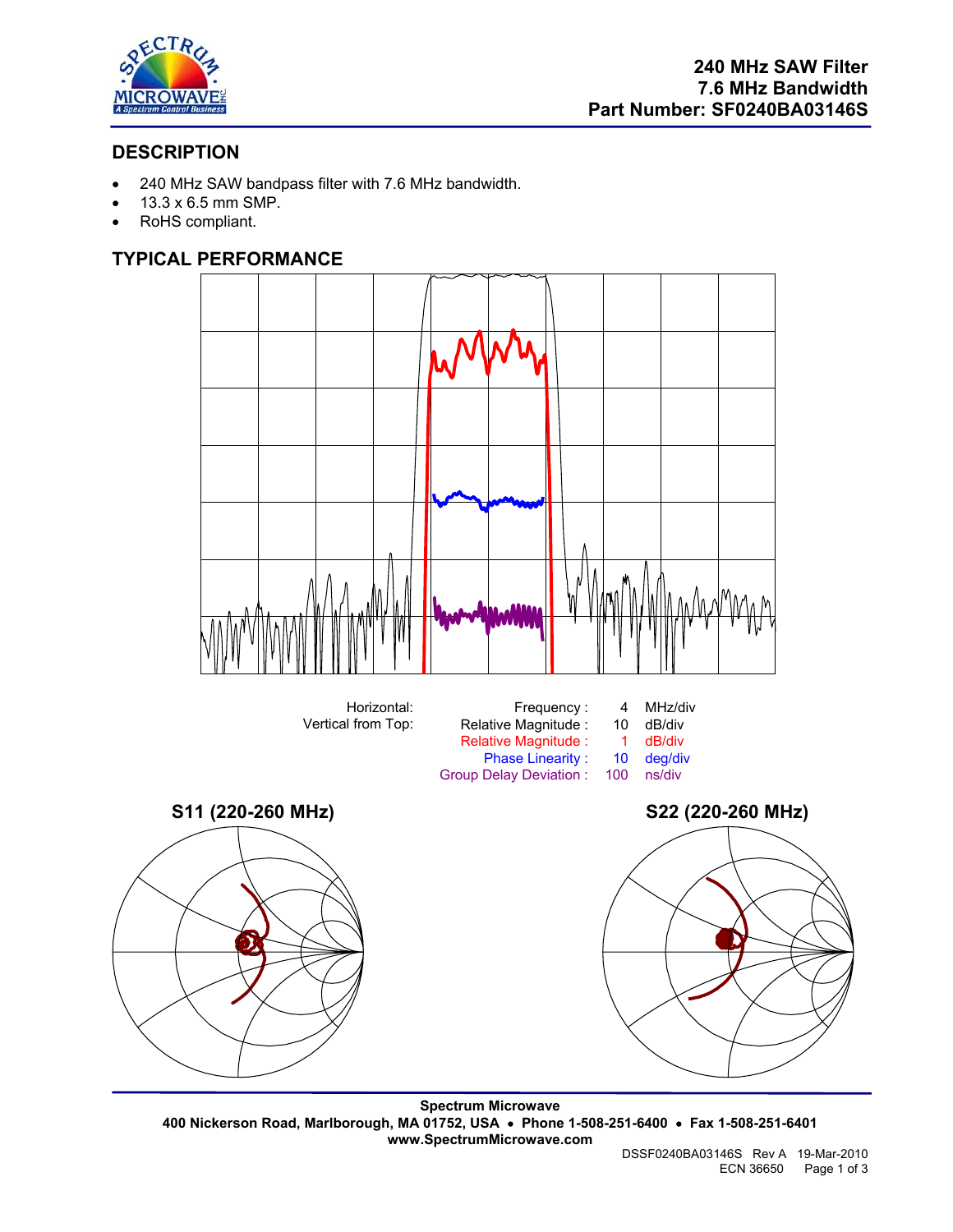

## **SPECIFICATION**

| <b>Parameter</b>                                    | <b>Min</b> | <b>Typ</b> | <b>Max</b> | <b>Units</b> |
|-----------------------------------------------------|------------|------------|------------|--------------|
| Center Frequency, F <sub>c</sub>                    |            | 240        |            | <b>MHz</b>   |
| Insertion Loss at Fc                                |            | 18.6       | 20         | dB           |
| 1 dB Bandwidth <sup>2</sup>                         | 7.6        | 8.28       |            | <b>MHz</b>   |
| 20 dB Bandwidth <sup>2</sup>                        |            | 9.73       | 10.2       | <b>MHz</b>   |
| 40 dB Bandwidth <sup>2</sup>                        |            | 10.37      | 13         | <b>MHz</b>   |
| 50 dB Bandwidth <sup>2</sup>                        |            | 17.95      | 26         | <b>MHz</b>   |
| Amplitude Ripple (Fc +/- 3.7 MHz)                   |            | 0.8        | 1          | $dB$ p-p     |
| Group Delay Variation (Fc +/- 3.8 MHz) <sup>3</sup> |            | 80         | 100        | ns           |
| Device Delay                                        |            | 1.36       |            | <b>us</b>    |
| Phase Linearity (Fc +/- 3.8 MHz)                    |            | 5          | 8          | deg p-p      |
| Input / Output Return Loss at Fc                    |            | 10         |            | dB           |
| Rejection (120 to 227 MHz) $^2$                     | 50         | 55         |            | dB           |
| Rejection (253 to 360 MHz) $^2$                     | 50         | 55         |            | dB           |
| Temperature Coefficient of Frequency                | $-18$      |            |            | ppm/°C       |
| Source/Load Impedance                               | 50         |            |            | ohms         |
| <b>Ambient Temperature</b>                          | 25         |            |            | °С           |

Notes: 1. Defined as the average of the lower and upper 3 dB frequencies at room ambient.

- 2. All dB levels are defined relative to the insertion loss.
- 3. A smoothing aperture of 0.25% of span may be used for this measurement.

## **MAXIMUM RATINGS**

| Parameter                          |       | 183 |                     |
|------------------------------------|-------|-----|---------------------|
| Storage Temperature Range          | -40   | 85  |                     |
| <b>Operating Temperature Range</b> | $-10$ | 85  | $\hat{\phantom{a}}$ |
| Input Power Level                  |       |     | dBm                 |

## **MATCHING CIRCUIT**



Typical Component values:  $Ls1 = 12 \text{ nH}$   $Ls2 = 15 \text{ nH}$ <br>Cp1 = 33 pF  $Cp2 = 39 \text{ pF}$ 

 $Cp1 = 33 pF$ 

Notes:

- Recommend 2% or better tolerance matching components. Typical inductor Q=40.
- Optimum values may change depending on board layout. Values shown are intended as a guide only.